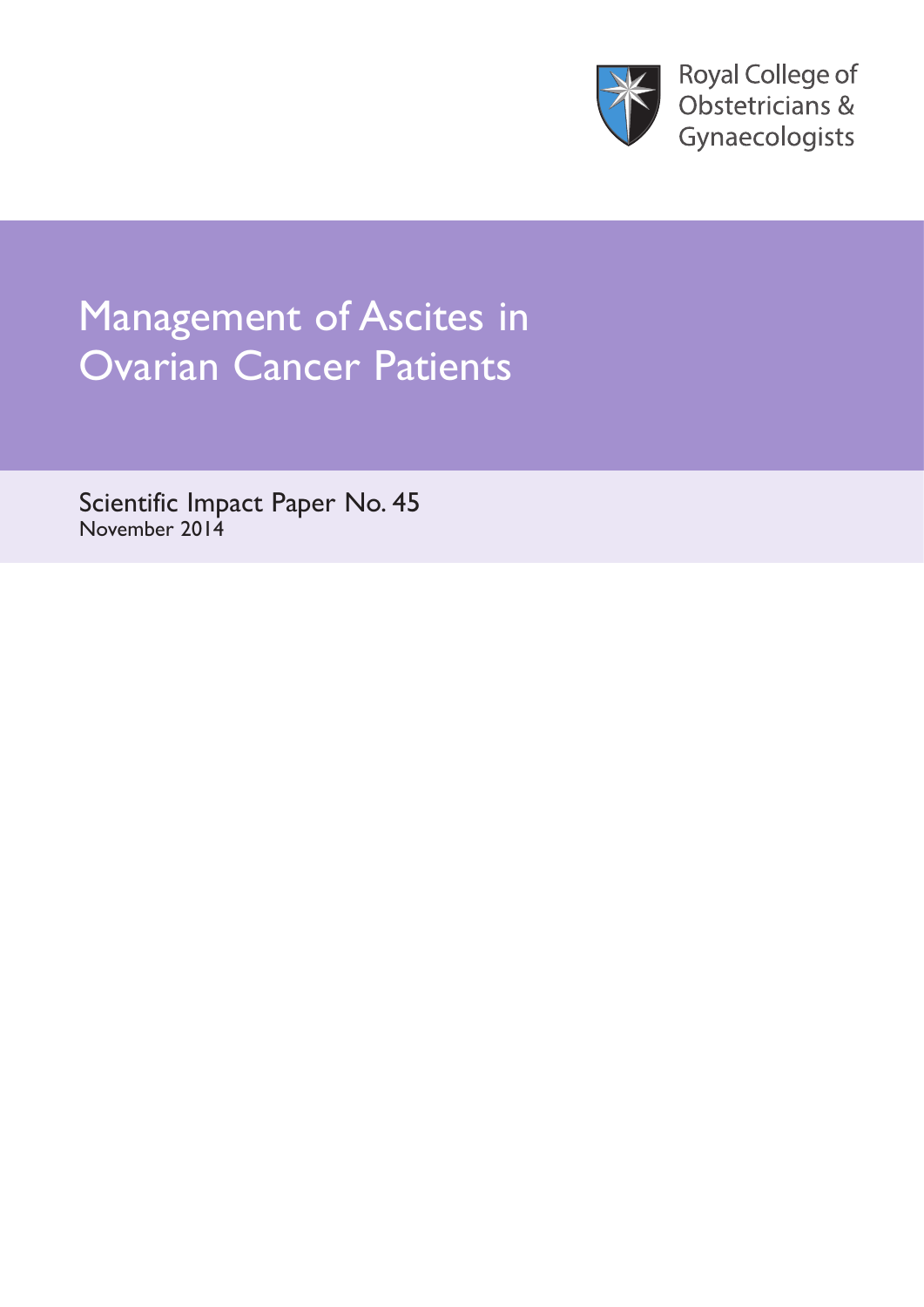# Management of Ascites in Ovarian Cancer Patients

# **1. Introduction**

Malignant ascites is the build-up of large volumes of fluid in the peritoneal cavity secondary to cancer. In the absence of malignancy, liver disease is responsible for over 80% of cases of ascites. Patients with ascites present with distended abdomen, difficulty mobilising, shortness of breath, fatigue and altered bowel habit. For ovarian cancer patients, the onset of ascites makes them feel unwell and they often describe ascites as the worst experience of their cancer journey.1 Ovarian cancer has been described as the 'silent killer'2 due to the minimal number of symptoms associated with it at diagnosis. However, for patients who do not present with ascites initially but develop ascites at disease relapse, it can be the first visible manifestation of their disease. This Scientific Impact Paper sets out to describe the aetiology, therapeutic options and research needs for the management of malignant ascites secondary to ovarian cancer.

# **2. Aetiology**

Ascites is a central oedema where fluid accumulates in the peritoneal cavity.<sup>3</sup> In the absence of disease, around 50–100 ml of fluid every hour passes from the peritoneal cavity into the lymphatic vessels and through the lymphatic vessels in the diaphragm due to changes in pressure as a result of breathing.4 The underlying physiological process causing malignant ascites is often multifactorial and may be due to obstruction of lymphatic drainage preventing absorption of intra-abdominal fluid and protein, disease producing a high volume of fluid with a high protein content, hypoproteinaemia and occasionally portal hypertension secondary to hepatic cancer.

Ascites can be split into two main groups: exudates which are high in protein, and transudates which are low in protein.<sup>3,5</sup> Exudates are more common and derive from a combination of increased permeability of capillaries and lymphatic obstruction, whereas transudates are likely to arise where liver metastases cause portal hypertension. Nonmalignant ascites is more likely to produce a transudative ascites where there is a marked increase in production of fluid and the lymphatic system reaches capacity with flow rates of 200 ml of ascites per hour.<sup>4</sup> Ascites resulting from compression of the hepatic vein causing portal hypertension will also produce a transudative ascites. In malignancy that has spread to the peritoneal cavity, an exudative ascites is produced and lymphatic flow markedly decreases to levels as low as 15 ml per hour as the lymphatic vessels have become obstructed by tumour<sup>4</sup> and cannot cope with the increased permeability of blood vessels, hence fluid accumulates. In patients with ovarian cancer, liver metastases are less common; thus an exudative ascites is expected.

#### **3. Evidence**

There is a paucity of reliable evidence regarding the optimum method of managing malignant ascites either at initial presentation, during treatment or palliation. Extensive electronic literature searches indicate that there are no randomised controlled trials, a very small number of uncontrolled prospective studies and less than 30 retrospective case series examining different management strategies for malignant ascites. The vast majority of studies have evaluated the outcomes of peritoneovenous shunts.

Management of malignant ascites is by drainage, rarely by diuretic therapy and, if recurrent, occasionally by permanent indwelling catheters or peritoneovenous shunts. There is little evidence around the use of drainage catheters to achieve optimum drainage with most research addressing the use of peritoneovenous shunts. Furthermore, there is very limited evidence on the impact of ascites on patient wellbeing or patient understanding of the aetiology of ascites.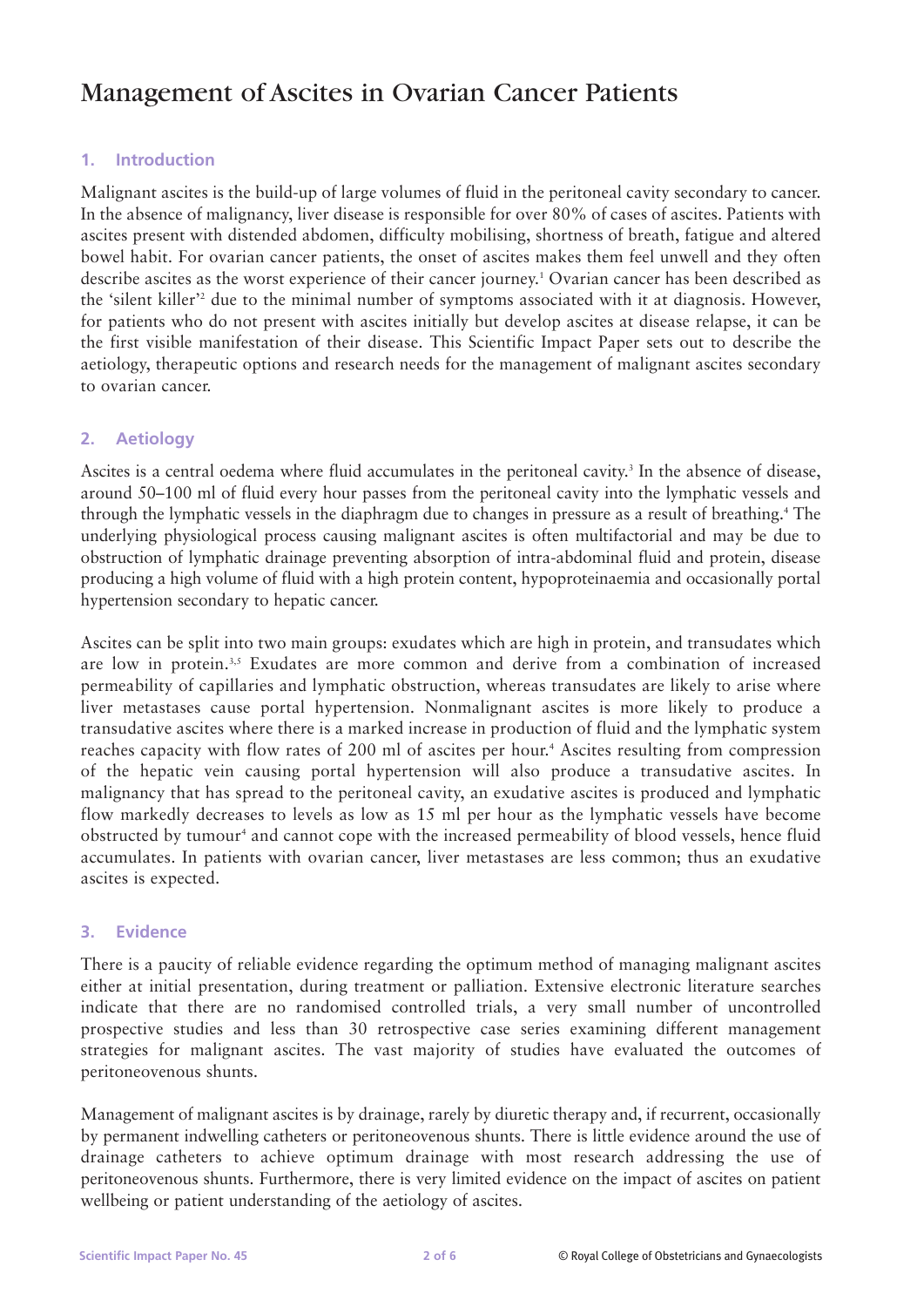# *3.1 Symptomatic drainage of ascites*

Clearly, patients who have significant ascites derive symptomatic relief from percutaneous drainage. Five observational case series were identified and the number of patients included varied from 15 to  $300.^{6-10}$  Management varied, with some case series including patients receiving intravenous fluid replacement during drainage while others received no fluid supplementation. The speed of drainage varied from 15 minutes to over 24 hours. Outcome measures differed, with some reporting hypotension rates and others significant morbidities associated with the procedure. Only one study, by Gotlieb in 1998,9 assessed the physiological response and found that a median of 4.5 litres of fluid could be drained over 30–90 minutes without changes to electrolytes, cardiovascular effects or the need for intravenous therapy. However, this was a small study with only 35 paracenteses in 15 patients.

It is common practice to perform paracentesis under ultrasound control to identify the deepest pool of fluid and to ensure that there are no vital organs beneath the drainage site. Drainage catheters are usually placed following an ultrasound to mark an appropriate area into which the drainage catheter can be introduced. The catheter can be inserted at the same time as the scan or, more commonly, afterwards on the ward.11 The period between drainage and ultrasound can be a number of hours, in which case the bowel may have moved, making bowel perforation an increased risk. Furthermore, catheter insertion on the ward is often performed by junior doctors and the fluid is drained over a 24-hour period, requiring a median length of 3 days of hospital stay (range 1–13 days).12,13 Some audits have recommended placement of the catheter at the time of imaging to reduce the delays in drainage and increase the speed of drainage.12 However, there are no controlled trials in symptomatic patients demonstrating that blind drainage of ascites has a worse outcome than radiologically guided drainage.

In a survey of the management of malignant ascites in the UK involving 492 physicians and nurses, inpatient treatment was common, with only 12.8% of patients staying less than 12 hours.<sup>11</sup> The cost for a 3-day admission has been estimated at £1473–3146, compared with £954–1457 for outpatient treatment.<sup>12,13</sup> Macdonald<sup>11</sup> found little consensus in a survey on the type of drain, rate of drainage and use of ultrasound. This lack of evidence for optimal management was similar to that reported in earlier surveys of practice in the  $UK<sup>14</sup>$  and Canada.<sup>15</sup> More research is needed with a larger group of patients before outpatient drainage can be recommended.

There is professional consensus that prompt treatment after initial presentation either by primary cytoreductive surgery or neoadjuvant chemotherapy will minimise the development of irreversible fluid/electrolyte imbalances that might jeopardise the patient's ability to tolerate primary treatment. Patients who are systemically unwell due to hypoalbuminaemia secondary to ascites require experienced medical/nursing support to optimise their condition.

#### *3.2 Indwelling catheters*

In cases of recurrent or refractory ovarian cancer, indwelling catheters are used for patients whose ascites builds up rapidly and where it is hard to remove the drainage catheter due to excessive fluid production. In these cases there may be a need to leave a drainage catheter in situ, which the patient can be discharged with. While studies have demonstrated that indwelling catheters prevent admissions/hospital visits for further drainage, they have problems with increased infection risks and blockage.16 The majority of case series are small observational studies. There is clearly no evidence that indwelling drains have an impact on survival. The National Institute for Health and Care Excellence published guidance promoting their use in recurrent ascites, although according to their calculations they cost more than outpatient drainage.13 However, the true costs of ascitic drainage care in the primary care setting need to be reassessed as most patients will have existing community palliative care nursing. There is limited evidence on the acceptability of these drains for patients. In a study by O'Neill et al., 16 out of 40 patients approached to join a study of indwelling catheters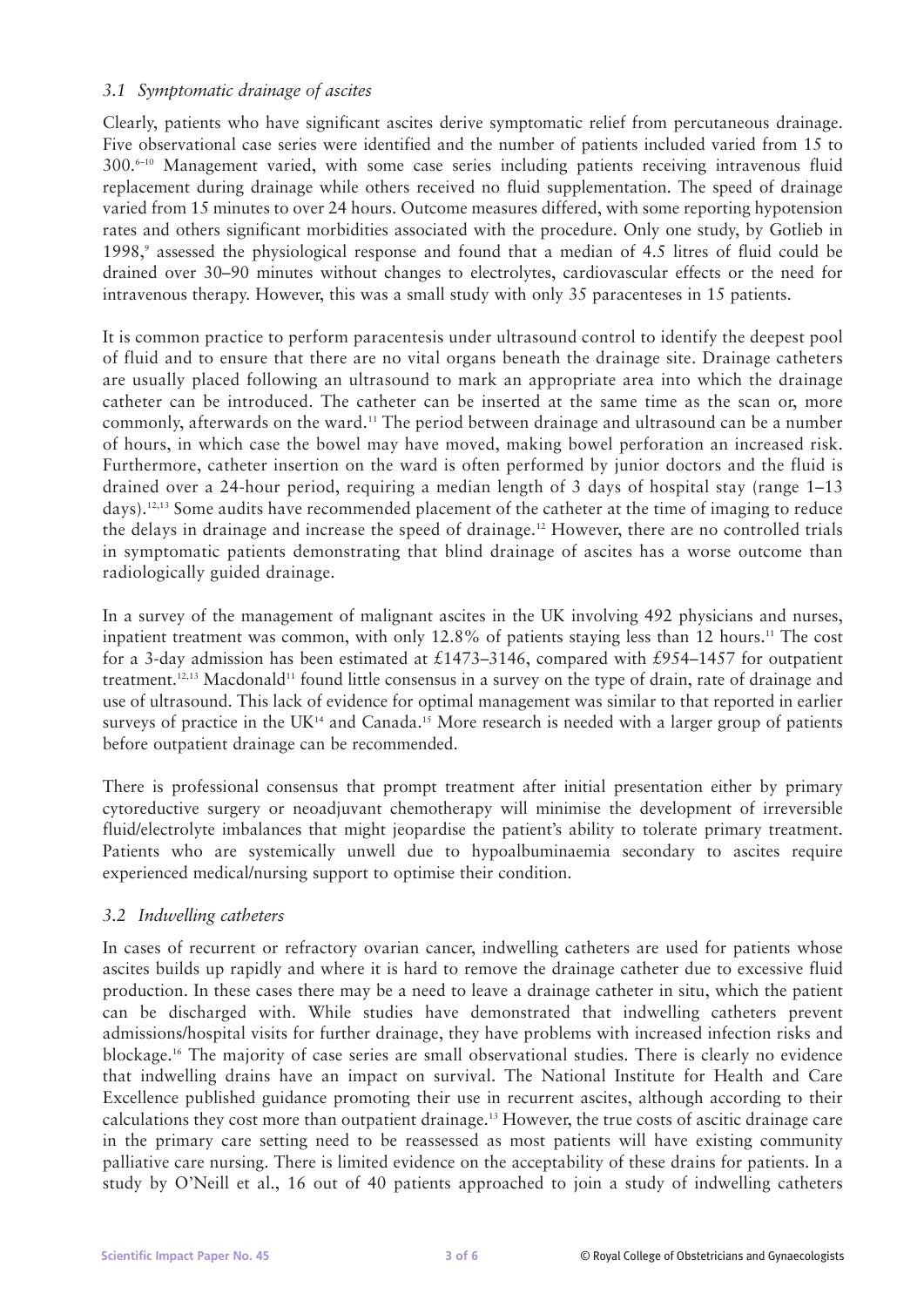refused to enter the study, preferring intermittent drainage.16 A small qualitative study of five patients with indwelling catheters showed that, overall, the experience was positive for those patients who had agreed to have an indwelling catheter.<sup>17</sup>

# *3.3 Diuretic therapy*

There is limited evidence supporting a role for diuretics such as spironolactone in malignant ascites, with only a handful of small case series reporting the outcomes after oral or intravenous therapy. However, surveys of clinical practice suggest that diuretics are commonly used. Success has been demonstrated by daily weight loss;<sup>18</sup> however, Pockros et al.<sup>19</sup> suggested that the outcome of therapy depended on whether there was a significant gradient between ascitic and plasma albumin concentrations. Again, Pockros et al.<sup>19</sup> suggested that diuretic therapy was unlikely to mobilise ascitic fluid and any weight loss was from loss of fluid outside of the peritoneal cavity and could lead to patients becoming dehydrated if not carefully supervised. Palliative care physicians are more likely to use diuretic therapy initially,<sup>11,14</sup> assuming it is less invasive, yet patients find drainage very acceptable due to the relief it brings for a temporary inconvenience.<sup>1</sup> A prudent approach may be to perform serum albumin ascitic gradient (SAAG) at the first episode of symptomatic ascites requiring drainage if there is any doubt that the origin is not malignant. If the SAAG supports a transudative mechanism, then a trial of diuretics may be considered, under close observation. Further research is required to assess the effectiveness of diuretic therapy.

#### *3.4 Peritoneovenous shunts*

Peritoneovenous shunts were initially designed for use in recurrent ascites secondary to liver cirrhosis. They drain fluid into the vena cava and have a one-way valve that prevents reflux of blood. There are two shunts commonly used: the Denver and LeVeen, which require different pressures to open the oneway valves. These devices obviously spare women with recurrent ascites repeated drainage and the resultant loss of fluid and protein. They should only be considered when conservative management is unlikely to be effective and the patient's life expectancy is considered to be long enough to justify the potential morbidity of insertion.20

A novel battery-operated system, automated low-flow ascites pump (ALFApump®, Sequana Medical AG, Zurich, Switzerland), placed subcutaneously, moves ascites from the peritoneal cavity to the bladder via a drain. Initial study in patients with liver disease has shown the pump to be efficacious, but the safety is still moderate with high complication rates associated with insertion, catheter dislodgement and infection. Its insertion requires surgical intervention under general anaesthesia.<sup>21</sup>

#### *3.5 Anti-neoplastic therapy*

Tumours which are still responsive to anti-neoplastic therapy are likely to result in the prevention of further ascites build-up. While a number of drugs have been developed to target ascites, most have failed to be endorsed through randomised controlled trials. In the 1990s, tumour necrosis factor (TNF) gave promising results in early case series<sup>22</sup> but a randomised controlled trial showed no effect on the build-up of ascites.<sup>23</sup> Anti-angiogenesis drugs, such as batimastat,<sup>20</sup> have been trialled in early phase studies and again looked promising but trials were stopped early due to bowel obstruction. Catumaxomab (Removab®, Neovii Biotech GmbH, Graefelfing, Germany) is a monoclonal bispecific antibody approved in 2009 in the European Union for the intraperitoneal treatment of patients with malignant ascites.<sup>24</sup> A phase II/III clinical trial<sup>25</sup> compared the efficacy of catumaxomab plus paracentesis  $(C + P)$  to paracentesis alone  $(P)$  in 258 patients with recurrent chemoresistant adenocarcinoma (ovarian, gastric, breast, pancreas, colon, and endometrial) presenting with ascites. In the ovarian cancer arm, the median puncture-free survival, defined as the time after treatment (day 0) to the first need for further drainage, or death, whichever occurred sooner, was 52 days for C + P versus 11 days for P alone (*P* < 0.0001). This suggests that catumaxomab functions relatively rapidly to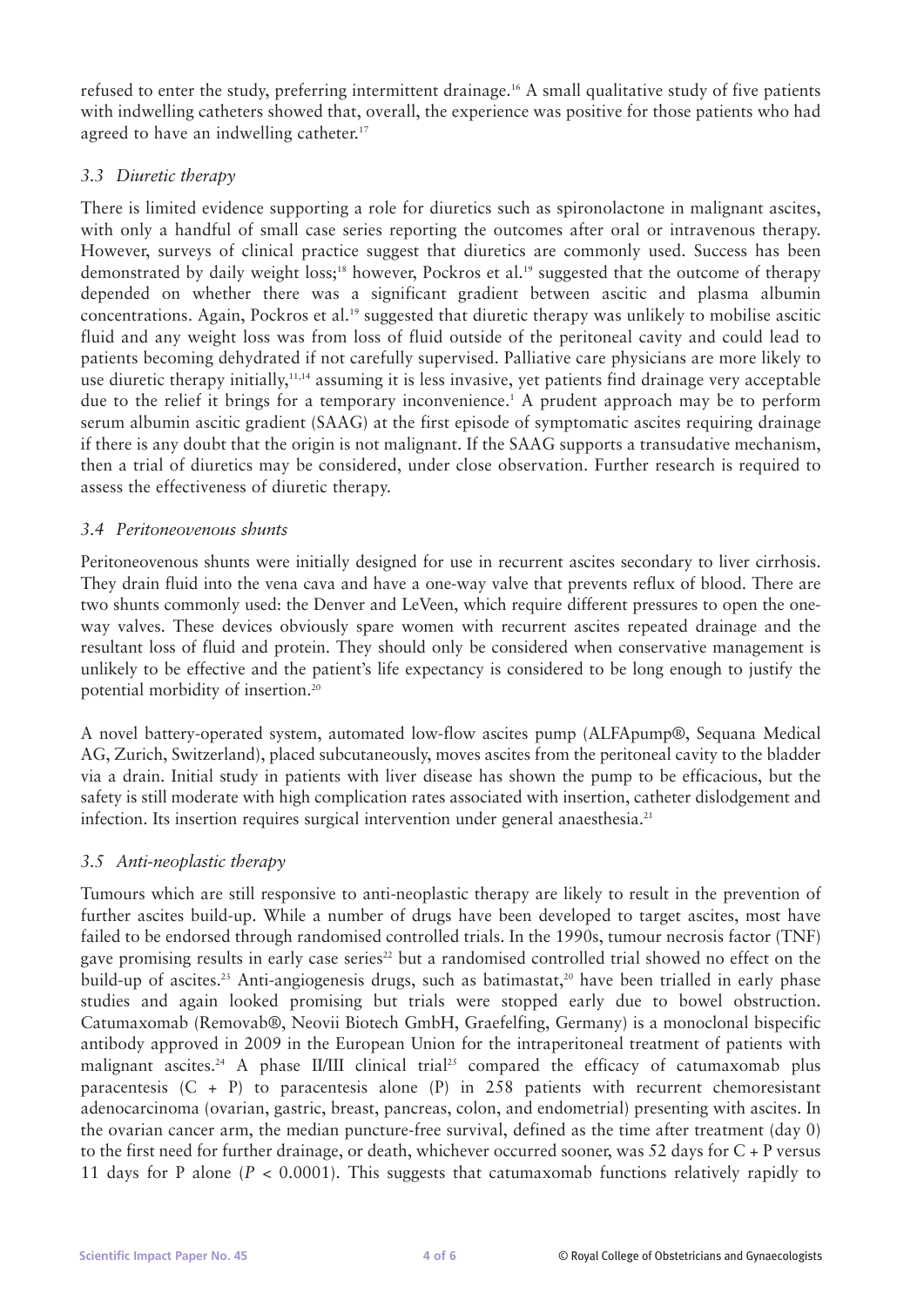alleviate ascites accumulation. Similarly, the median time to next paracentesis was significantly longer in the C + P group (71 versus 11 days; *P* < 0.0001). This represented a six- to seven-fold prolongation and would be highly beneficial to patients since ascites has a high morbidity and repeated paracentesis increases the risk of infection, bowel perforation and adhesions. Further randomised controlled trials are needed to explore the role of such agents in clinical practice.

# **4. Opinion**

Ideally, experts in gynaecological surgical and medical oncology should initiate clinical trials to establish best practice in ascites management. In the meantime, consensus guidelines should be developed to standardise and assure the quality of practice. National guidance would facilitate training for both doctors and specialist nurses. Two key areas which need further evaluation are outpatient drainage and indwelling catheters. Until then, we would suggest drainage following insertion of the drain under ultrasound guidance (rather than afterwards). Diuretic therapy should only be considered in transudative ascites.

# **References**

- 1. Preston NJ. The development of a nursing intervention for the management of malignant ascites [PhD dissertation]. London: Institute of Cancer Research, University of London; 2004.
- 2. Twombly R. Cancer killer may be "silent" no more. *J Natl Cancer Inst* 2007;99:1359–61.
- 3. Witte MH, Witte CL. Ascites in hepatic cirrhosis: A view from lymphology. In: Foldi M, Casley-Smith JR, editors. *Lymphangiology*. Stuttgart: Schattauer Verlag; 1983. p. 629–44.
- 4. Bronskill MJ, Bush RS, Ege GN. A quantitative measurement of peritoneal drainage in malignant ascites. *Cancer* 1977;40:2375–80.
- 5. Runyon BA, Hoefs JC, Morgan TR. Ascitic fluid analysis in malignancy-related ascites. *Hepatology* 1988;8:1104–9.
- 6. Fischer DS. Abdominal paracentesis for malignant ascites. *Arch Intern Med* 1979;139:235.
- 7. Appelqvist P, Silvo J, Salmela L, Kostiainen S. On the treatment and prognosis of malignant ascites: is the survival time determined when the abdominal paracentesis is needed? *J Surg Oncol* 1982;20:238–42.
- 8. Ross GJ, Kessler HB, Clair MR, Gatenby RA, Hartz WH, Ross LV. Sonographically guided paracentesis for palliation of symptomatic malignant ascites. *AJR Am J Roentgenol* 1989;153:1309–11.
- 9. Gotlieb WH, Feldman B, Feldman-Moran O, Zmira N, Kreizer D, Segal Y, et al. Intraperitoneal pressures and clinical parameters of total paracentesis for palliation of symptomatic ascites in ovarian cancer. *Gynecol Oncol* 1998;71:381–5.
- 10. McNamara P. Paracentesis an effective method of symptom control in the palliative care setting? *Palliat Med* 2000;14:62–4.
- 11. Macdonald R, Kirwan J, Roberts S, Gray D, Allsopp L, Green J. Ovarian cancer and ascites: A questionnaire on current management in the United Kingdom. *J Palliat Med* 2006;9:1264–70.
- 12. Harding V, Fenu E, Medani H, Shaboodien R, Ngan S, Li HK, et al. Safety, cost-effectiveness and feasibility of daycase paracentesis in the management of malignant ascites with a focus on ovarian cancer. *Br J Cancer* 2012;107:925–30.
- 13. National Institute for Health and Clinical Excellence. *The PleurX peritoneal catheter drainage system for vacuum-assisted drainage of treatment-resistant, recurrent malignant ascites*. NICE medical technology guidance 9. Manchester: NICE; 2012.
- 14. Preston N. A review of the management of malignant ascites. *Eur J Palliat Care* 2005;12:57–60.
- 15. Lee CW, Bociek G, Faught W. A survey of practice in management of malignant ascites. *J Pain Symptom Manage* 1998;16:96–101.